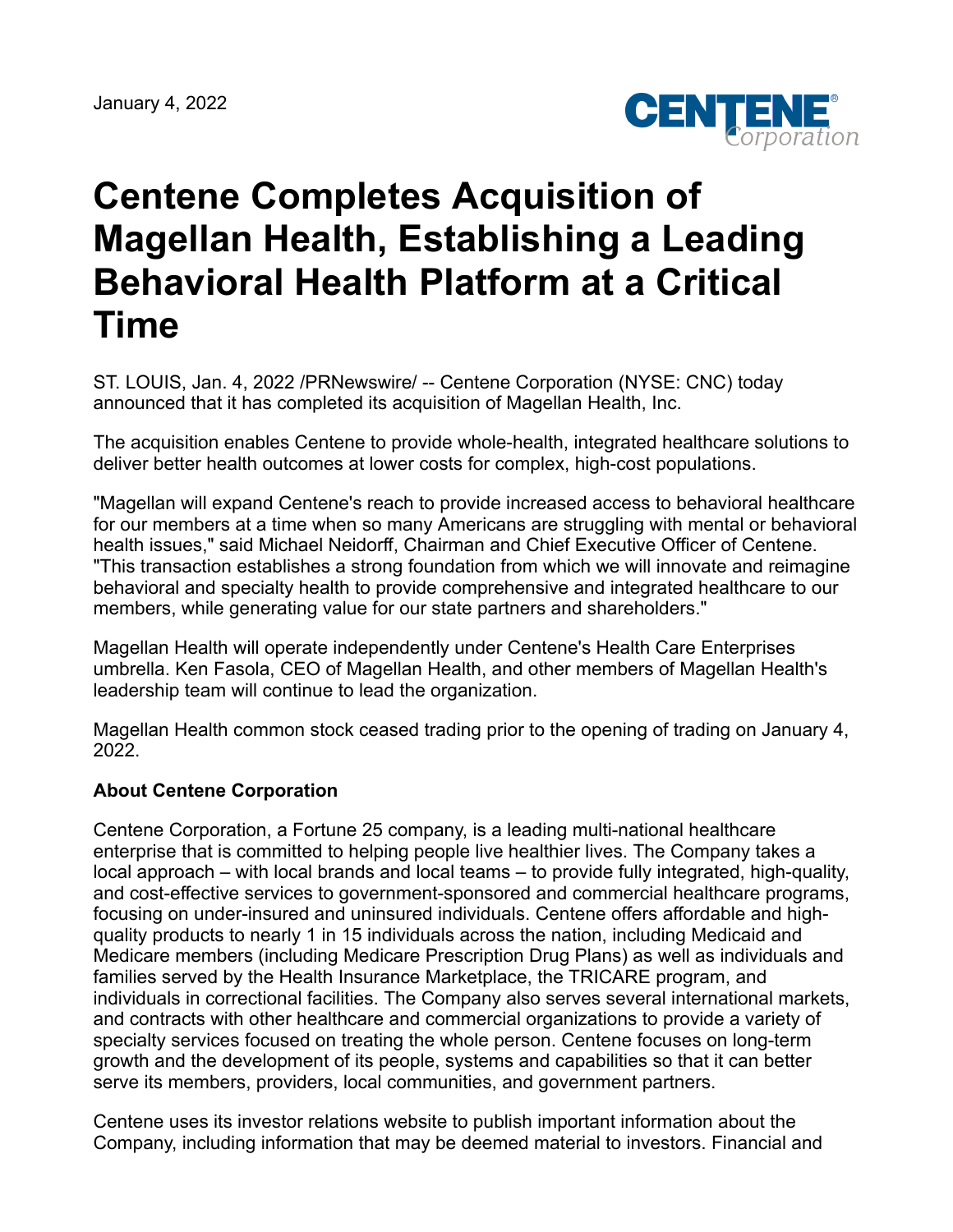other information about Centene is routinely posted and is accessible on Centene's investor relations website, [http://investors.centene.com/.](http://investors.centene.com/)

## **Forward-Looking Statements**

*All statements, other than statements of current or historical fact, contained in this press release are forward-looking statements. Without limiting the foregoing, forward-looking statements often use words such as "believe," "anticipate," "plan," "expect," "estimate," "intend," "seek," "target," "goal," "may," "will," "would," "could," "should," "can," "continue" and other similar words or expressions (and the negative thereof). Centene (the Company, our, or we) intends such forward-looking statements to be covered by the safe-harbor provisions for forward-looking statements contained in the Private Securities Litigation Reform Act of 1995, and we are including this statement for purposes of complying with these safe-harbor provisions. In particular, these statements include, without limitation, statements about our future operating or financial performance, market opportunity, growth strategy, competition, expected activities in completed and future acquisitions, including statements about the impact of our proposed acquisition of Magellan Health (the Magellan Acquisition), our completed acquisition of WellCare Health Plans, Inc. (WellCare and such acquisition, the WellCare Acquisition), other recent and future acquisitions, investments, and the adequacy of our available cash resources. These forward-looking statements reflect our current views with respect to future events and are based on numerous assumptions and assessments made by us in light of our experience and perception of historical trends, current conditions, business strategies, operating environments, future developments and other factors we believe appropriate. By their nature, forward-looking statements involve known and unknown risks and uncertainties and are subject to change because they relate to events and depend on circumstances that will occur in the future, including economic, regulatory, competitive and other factors that may cause our or our industry's actual results, levels of activity, performance or achievements to be materially different from any future results, levels of activity, performance or achievements expressed or implied by these forward-looking statements. These statements are not guarantees of future performance and are subject to risks, uncertainties and assumptions. All forward-looking statements included in this press release are based on information available to us on the date hereof. Except as may be otherwise required by law, we undertake no obligation to update or revise the forward-looking statements included in this press release, whether as a result of new information, future events or otherwise, after the date hereof. You should not place undue reliance on any forward-looking statements, as actual results may differ materially from projections, estimates, or other forward-looking statements due to a variety of important factors, variables and events including, but not limited to: the impact of COVID-19 on global markets, economic conditions, the healthcare industry and our results of operations and the response by governments and other third parties; our ability to accurately predict and effectively manage health benefits and other operating expenses and reserves, including fluctuations in medical utilization rates due to the impact of COVID-19; uncertainty as to the expected financial performance of the combined company following completion of the Magellan Acquisition; the possibility that the expected synergies and value creation from the Magellan Acquisition or the WellCare Acquisition (or other acquired businesses) will not be realized, or will not be realized within the respective expected time periods; the risk that unexpected costs will be incurred in connection with integration of the Magellan Acquisition or that the integration of Magellan Health will be more difficult or time consuming than expected, or similar risks from other acquisitions we may announce or complete from time to time; disruption from the integration of the Magellan Acquisition or from the integration of the WellCare Acquisition, or similar risks from other acquisitions we may announce or complete from time to time, including potential adverse reactions or changes to business relationships*